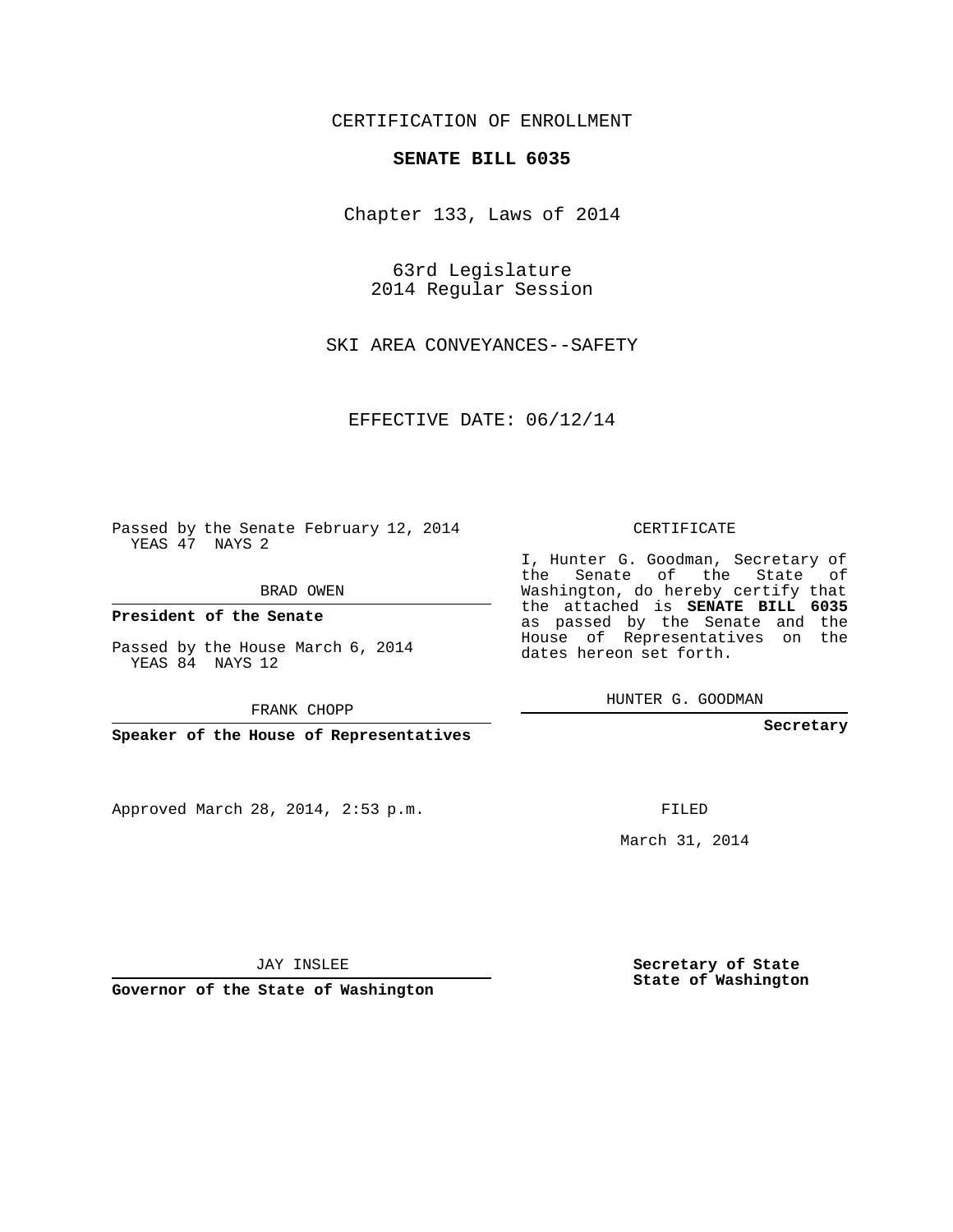# **SENATE BILL 6035** \_\_\_\_\_\_\_\_\_\_\_\_\_\_\_\_\_\_\_\_\_\_\_\_\_\_\_\_\_\_\_\_\_\_\_\_\_\_\_\_\_\_\_\_\_

\_\_\_\_\_\_\_\_\_\_\_\_\_\_\_\_\_\_\_\_\_\_\_\_\_\_\_\_\_\_\_\_\_\_\_\_\_\_\_\_\_\_\_\_\_

Passed Legislature - 2014 Regular Session

## **State of Washington 63rd Legislature 2014 Regular Session**

**By** Senators Kline, Mullet, and Hargrove; by request of Parks and Recreation Commission

Read first time 01/14/14. Referred to Committee on Natural Resources & Parks.

1 AN ACT Relating to the safety of ski area conveyances; and amending 2 RCW 79A.40.010, 79A.40.020, 79A.40.050, 79A.40.060, 79A.40.070, and 3 79A.45.060.

4 BE IT ENACTED BY THE LEGISLATURE OF THE STATE OF WASHINGTON:

 5 **Sec. 1.** RCW 79A.40.010 and 1965 ex.s. c 85 s 1 are each amended to 6 read as follows:

 Every owner or operator of any recreational device designed and operated for the conveyance of persons which aids in promoting entertainment, pleasure, play, relaxation, or instruction, specifically including devices generally associated with winter sports activities 11 such as ((<del>ski lifts, ski tows, j bars, t bars, ski mobiles, chair</del>)) 12 aerial lifts, surface lifts, and similar devices and equipment, shall construct, furnish, maintain, and provide safe and adequate facilities and equipment with which safely and properly to receive and transport all persons offered to and received by the owner or operator of such devices, and to promote the safety of such owner's or operator's patrons, employees and the public. The owner or operator of the devices and equipment covered by this section shall be deemed not to be a common carrier.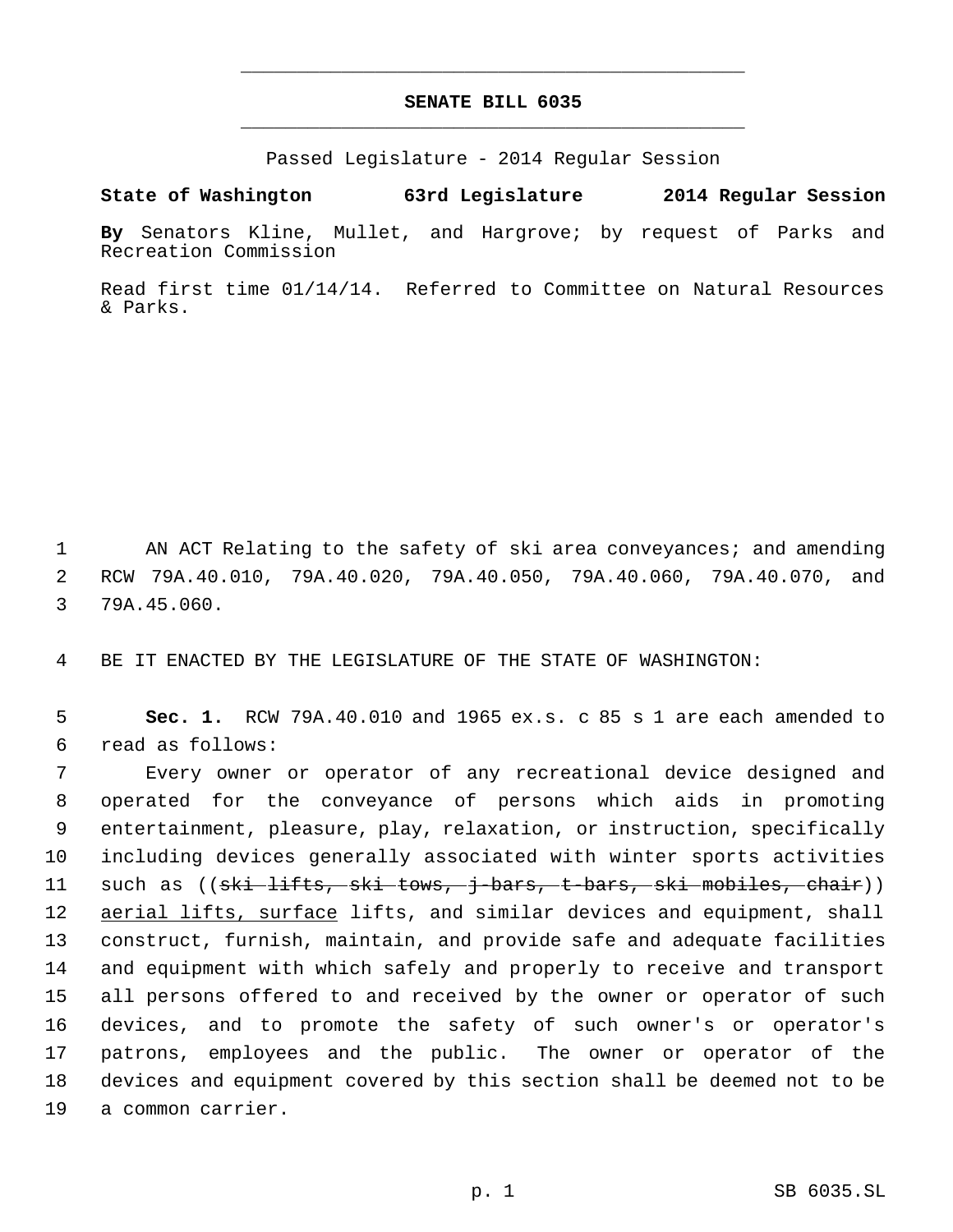**Sec. 2.** RCW 79A.40.020 and 2000 c 11 s 87 are each amended to read as follows:

 (1) It shall be unlawful after June 10, 1959, to construct or install any such recreational device as set forth in RCW 79A.40.010 without first submitting plans and specifications for such device to the state parks and recreation commission and receiving the approval of the commission for such construction or installation.

8 (2) The plans and specifications must be submitted to the commission in a manner provided by the commission accompanied by a 10 certification by a qualified engineer. The certification must indicate 11 that the conveyance was designed by a qualified engineer and that the 12 conveyance, if properly installed as provided in the plan, will be 13 safe. Upon completion of the installation, the operator or owner shall submit further certification by a qualified engineer to the commission 15 that the conveyance has been installed in accordance with the plan. The qualified engineer submitting a certification as provided in this 17 chapter must be formally approved to submit such a certification by the 18 commission. The commission shall establish the necessary 19 qualifications for any engineer seeking the ability to certify 20 equipment pursuant to this chapter.

(3) Violation of this section shall be a misdemeanor.

 **Sec. 3.** RCW 79A.40.050 and 1959 c 327 s 5 are each amended to read as follows:

 The state parks and recreation commission shall employ or retain a person qualified in engineering experience and training who shall be designated as the inspector of recreational devices, and may employ such additional employees as are necessary to properly administer this chapter. The inspector and such additional employees may be hired on a temporary basis or borrowed from other state departments, or the commission may contract with individuals or firms for such inspecting service on an independent basis. ((The commission shall prescribe the 32 salary or other remuneration for such service.))

 **Sec. 4.** RCW 79A.40.060 and 2000 c 11 s 89 are each amended to read as follows:

 The inspector of recreational devices and his or her assistants shall inspect all equipment and appliances connected with the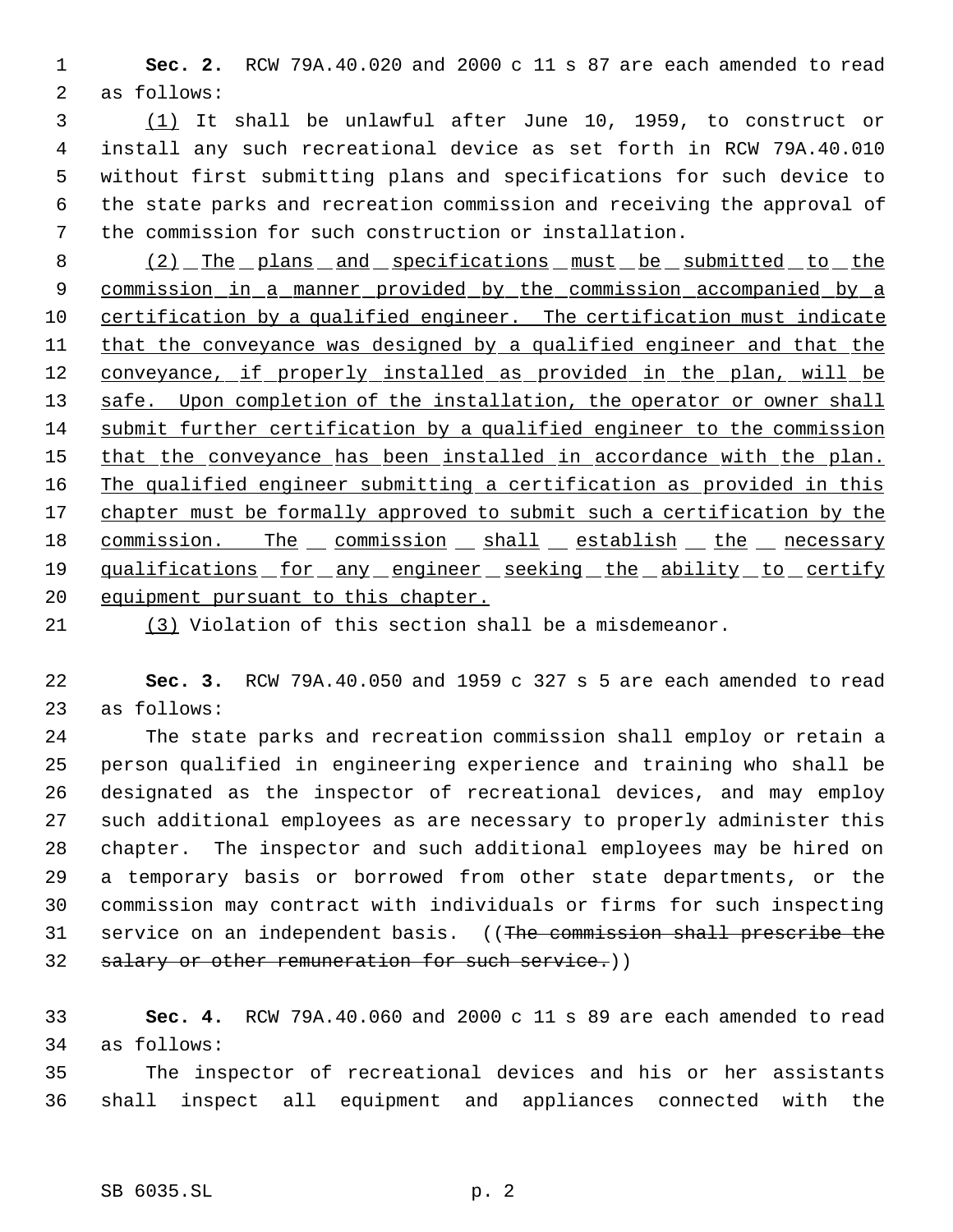recreational devices set forth in RCW 79A.40.010 and make such reports of his or her inspection to the commission as may be required. He or she shall, on discovering any defective equipment, or appliances connected therewith, rendering the use of the equipment dangerous, immediately report the same to the owner or operator of the device on which it is found, and in addition report it to the commission. If in the opinion of the inspector the continued operation of the defective equipment constitutes an immediate danger to the safety of the persons operating or being conveyed by such equipment, the inspector may condemn such equipment and shall immediately notify the commission of his or her action in this respect: PROVIDED, That inspection required 12 by this chapter must be conducted at least once each year, prior to 13 each use season.

 **Sec. 5.** RCW 79A.40.070 and 1997 c 137 s 5 are each amended to read as follows:

16 The program authorized by this chapter and chapter 79A.45 RCW must be funded by fees charged to the owners or operators of ski areas. The 18 expenses incurred in connection with making inspections and reviewing 19 plans and specifications under this chapter shall be paid by the owner 20 or operator of such recreational devices ((either)) by reimbursing the 21 commission for the costs  $it$  incurred (( $or$ - $by$ - $paying$ -directly-such individuals  $-$  or  $-$  firms  $-$  that  $-$  may  $-$  be  $-$  engaged  $-$  by  $-$  the  $-$  commission  $-$  to 23 accomplish-the-inspection-service. Payment-shall-be-made-only-upon 24 notification by the commission of the amount due)) to hire an engineer to complete an inspection or perform plan review. The commission shall maintain accurate and complete records of the costs incurred for each inspection and plan review for construction approval and shall assess 28 the respective owners or operators of ((said)) the recreational devices 29 ((only for the actual costs incurred by the commission for such safety 30  $inspections - and - plan - review - for - construction - approx)$  and administrative fee associated with the review or service provided by the commission, which amount may vary based on the service or level of 33 review required. The commission shall adopt a fee schedule for the services provided under this chapter, subject to RCW 43.135.055, by rule. The costs as assessed by the commission shall be a lien on the equipment of the owner or operator of the recreational devices so